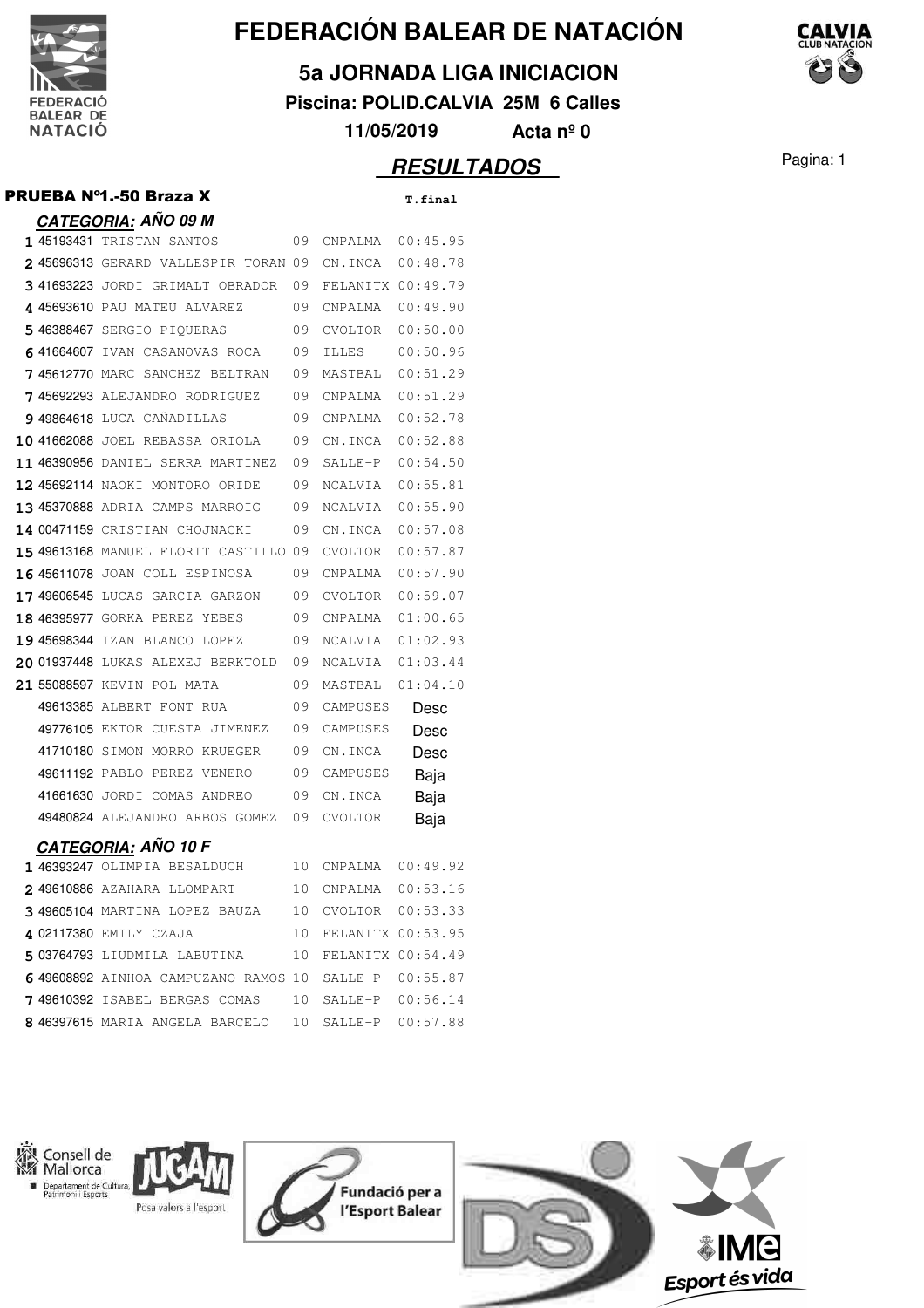

**5a JORNADA LIGA INICIACION**

**Piscina: POLID.CALVIA 25M 6 Calles**

**11/05/2019 Acta nº 0**

### Pagina: 2 **RESULTADOS**

|                   | <b>PRUEBA Nº1.-50 Braza X</b>                          |          |                    | T.final           |
|-------------------|--------------------------------------------------------|----------|--------------------|-------------------|
|                   | <b>CATEGORIA: AÑO 10 F</b>                             |          |                    |                   |
|                   | <b>9 49481146</b> AINA BAUZA LLANA                     | 10       | FELANITX 00:59.21  |                   |
|                   | 10 49771294 LAURA GIMENEZ GOMEZ 10                     |          | CNPALMA            | 00:59.81          |
|                   | 11 02117359 JOHANNA CAZJA                              | 10       | FELANITX 01:02.84  |                   |
|                   | <b>12 41660749</b> GRACIA HEVIA PANDO                  | 10       | FELANITX 01:05.03  |                   |
|                   | 13 49607849 RUT MOLINA MOLL                            | 10       | CNPALMA            | 01:05.99          |
|                   | 14 49605845 PAULA SILLERO                              | 10       | CVOLTOR            | 01:07.46          |
|                   | 15 49921504 MARINA COLL ROMAN                          | 10       | CN.INCA            | 01:07.67          |
|                   | 46394224 IRENE TOMAS TOMAS                             | 10       | CAMPUSES           | Desc              |
|                   | 54623315 MARTINA GARCIA PROHENS 10                     |          | CNPALMA            | Desc              |
|                   | 49868806 CECILIA NOCERAS                               | 10       | CN.INCA            | Desc              |
|                   | 01801769 GEMMA LOVRINCEVICH                            | 10       | <b>CVOLTOR</b>     | Desc              |
|                   | 49605192 CRISTINA SASTRE ROMAN 10                      |          | CVOLTOR            | Desc              |
|                   | <b>PRUEBA Nº2.-50 Libres X</b>                         |          |                    | T.final           |
| <b>CATEGORIA:</b> | 1 32737364 IAN SUAREZ OUIZA                            |          | SALLE-P            | 00:38.28          |
|                   | 249605621 PERE MAJORAL DRIOUICH                        | 10<br>10 |                    | 00:38.48          |
|                   | 3 49482351 CARLOS MONTALVA                             | 10       | SALLE-P<br>SALLE-P | 00:41.32          |
|                   | 4 49480144 ALEJANDRO LOPEZ SERRA                       | 10       | CVOLTOR            | 00:41.38          |
|                   | <b>5 46389514</b> ANTONIO VERGER                       | 10       | CNPALMA            | 00:41.76          |
|                   | 6 49612169 JULIA POCOVI                                | 11       | CNPALMA            | 00:42.47          |
|                   | <b>7 49866865</b> ANDREA SANCHEZ                       | 11       | SALLE-P            | 00:42.80          |
|                   | 8 49612753 POLO RODRIGUEZ ROSE                         | 10       | NCALVIA            | 00:42.83          |
|                   | 9 49925442 PHILIP VILI GRIGOROV                        | 10       | CNPALMA            | 00:43.26          |
|                   | 10 49605555 JAIME JAUME RANI                           | 10       | NCALVIA            | 00:43.86          |
|                   | 11 49612767 LLORENÇ CLADERA LOPEZ                      | 10       | <b>CVOLTOR</b>     | 00:44.16          |
|                   | 12 54627790 JOAN CASANOVAS MARCUS                      | 10       | AQUATICS 00:44.24  |                   |
|                   | 13 54622923 VIVIANA BLAS STÜDE                         | 11       | CNPALMA            | 00:44.40          |
|                   | 14 49609518 MARIA VERGER SALVADOR                      | 11       | CNPALMA            | 00:44.55          |
|                   | 15 49613468 PEDRO LE-SENNE BUJOSA                      | 10       | CNPALMA            | 00:44.78          |
|                   | 16 41664015 IKER FERNANDEZ ROZALEN 10 CVOLTOR 00:45.31 |          |                    |                   |
|                   | 17 41661752 ALVARO LOZANO DE SOSA 10                   |          | FELANITX 00:45.37  |                   |
|                   | 18 45697017 TEO PEREZ AGLIATA                          | 10       | AQUATICS 00:45.40  |                   |
|                   | 19 49865110 CHIARA ALESSIA SCOPONI 11                  |          |                    | BOCCHORI 00:45.74 |
|                   | 20 41662210 ARIADNA ROSSELLO                           | 11       |                    | CNPALMA  00:46.62 |
|                   | 21 03229184 EVA BENFENATI                              | 11       |                    | NCALVIA 00:47.43  |
|                   | 22 41662624 PAULA ENRIQUE ALORDA                       | 11       |                    | SALLE-P 00:47.59  |
|                   |                                                        |          |                    |                   |



Consell de<br>Mallorca Departament de Cultura, Posa valors a l'esport







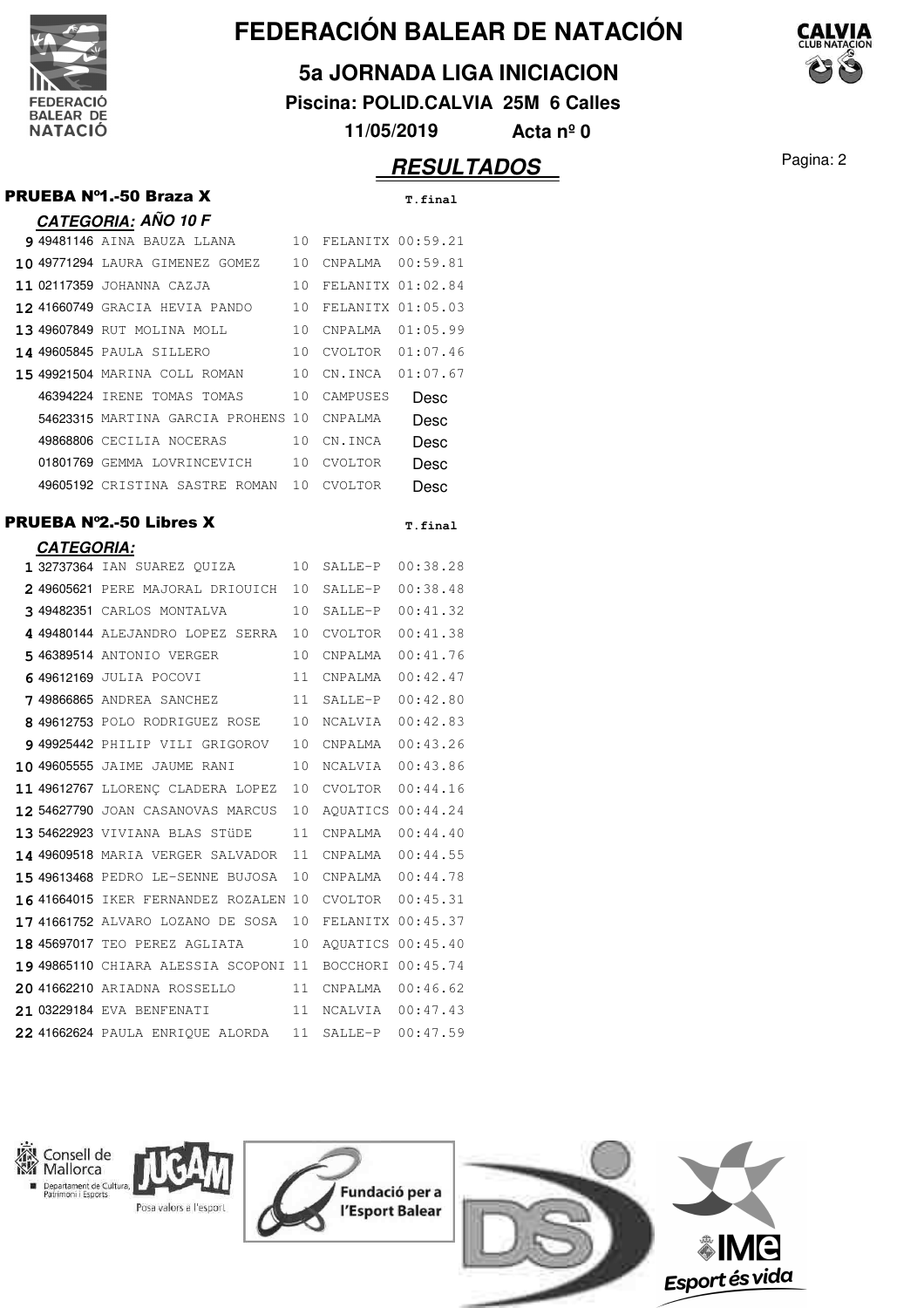

**5a JORNADA LIGA INICIACION**

**Piscina: POLID.CALVIA 25M 6 Calles**

**11/05/2019 Acta nº 0**

## Pagina: 3 **RESULTADOS**

#### PRUEBA N°2.-50 Libres X T.final

**CATEGORIA:**

|  | 23 49480464 CARLA FIOL VILLANUEVA     | 11 | CVOLTOR           | 00:47.64 |          |
|--|---------------------------------------|----|-------------------|----------|----------|
|  | 24 46396698 VICENTE PATON             | 10 | CNPALMA           | 00:47.82 |          |
|  | 25 46396883 DANIELA BLAS HERNANDEZ 11 |    | CVOLTOR           | 00:48.31 |          |
|  | 26 46390805 ANGEL MONTALA SUAZO       | 10 | CAMPUSES 00:50.05 |          |          |
|  | 01665014 RUBEN MARTIN OANCEA          | 10 | AQUATICS          | Desc     |          |
|  | 49608819 MARINA BOSCH VALERO          | 11 | <b>BOCCHORI</b>   | Desc     |          |
|  | 46391812 PAU BESTARD MOREY            | 10 | CAMPUSES          | Baja     |          |
|  | 55232025 SERGIO NICOLAU SANCHEZ 10    |    | CAMPUSES          | Baja     |          |
|  | 49611193 PEDRO PEREZ VENERO           | 10 | CAMPUSES          | Baja     |          |
|  | 49919590 MARIA SARMIENTO CANO         | 11 | SALLE-P           | Baja     |          |
|  |                                       |    |                   |          |          |
|  | <b>PRUEBA N°3.-100 Libres X</b>       |    |                   | T.final  | 50 m.    |
|  | <b>CATEGORIA: AÑO 09 M</b>            |    |                   |          |          |
|  | 1 45193431 TRISTAN SANTOS             | 09 | CNPALMA           | 01:18.37 | 00:37.78 |
|  | 2 45612770 MARC SANCHEZ BELTRAN       | 09 | MASTBAL           | 01:19.30 | 00:36.87 |
|  | 3 45696313 GERARD VALLESPIR TORAN 09  |    | CN.INCA           | 01:21.12 | 00:37.69 |
|  | 4 41664607 IVAN CASANOVAS ROCA        | 09 | <b>ILLES</b>      | 01:22.57 | 00:39.99 |
|  | 5 46388467 SERGIO PIQUERAS            | 09 | CVOLTOR           | 01:23.87 | 00:40.69 |
|  | 6 41710180 SIMON MORRO KRUEGER        | 09 | CN.INCA           | 01:25.81 | 00:40.06 |
|  | 746390956 DANIEL SERRA MARTINEZ       | 09 | SALLE-P           | 01:26.14 | 00:42.45 |
|  | 8 45692114 NAOKI MONTORO ORIDE        | 09 | NCALVIA           | 01:26.44 | 00:40.85 |
|  | 9 41662088 JOEL REBASSA ORIOLA        | 09 | CN.INCA           | 01:27.82 | 00:41.60 |
|  | 10 49864618 LUCA CANADILLAS           | 09 | CNPALMA           | 01:28.35 | 00:43.02 |
|  | 11 45692293 ALEJANDRO RODRIGUEZ       | 09 | CNPALMA           | 01:28.46 | 00:41.60 |
|  | 12 45370888 ADRIA CAMPS MARROIG       | 09 | NCALVIA           | 01:31.67 | 00:41.96 |
|  | 13 00471159 CRISTIAN CHOJNACKI        | 09 | CN.INCA           | 01:34.80 | 00:45.85 |
|  | 14 41693223 JORDI GRIMALT OBRADOR     | 09 | FELANITX 01:36.87 |          | 00:45.69 |
|  | 15 45698344 IZAN BLANCO LOPEZ         | 09 | NCALVIA           | 01:36.98 | 00:44.40 |
|  | 16 55088597 KEVIN POL MATA            | 09 | MASTBAL           | 01:41.64 | 00:45.93 |
|  | 17 49613168 MANUEL FLORIT CASTILLO 09 |    | <b>CVOLTOR</b>    | 01:41.84 | 00:46.58 |
|  | 18 46395977 GORKA PEREZ YEBES         | 09 | CNPALMA           | 01:44.61 | 00:49.21 |
|  | 19 45611078 JOAN COLL ESPINOSA        | 09 | CNPALMA           | 01:47.75 | 00:48.75 |
|  | 20 01937448 LUKAS ALEXEJ BERKTOLD     | 09 | NCALVIA           | 01:48.91 | 00:49.97 |
|  | 21 49606545 LUCAS GARCIA GARZON       | 09 | CVOLTOR           | 01:53.89 | 00:52.22 |
|  | 22 49776105 EKTOR CUESTA JIMENEZ      | 09 | CAMPUSES 01:56.28 |          | 00:54.74 |
|  | 49611192 PABLO PEREZ VENERO           | 09 | CAMPUSES          | Baja     |          |
|  | 41661630 JORDI COMAS ANDREO           | 09 | CN.INCA           | Baja     |          |



Consell de Mallorca Departament de Cultura, Posa valors a l'esport







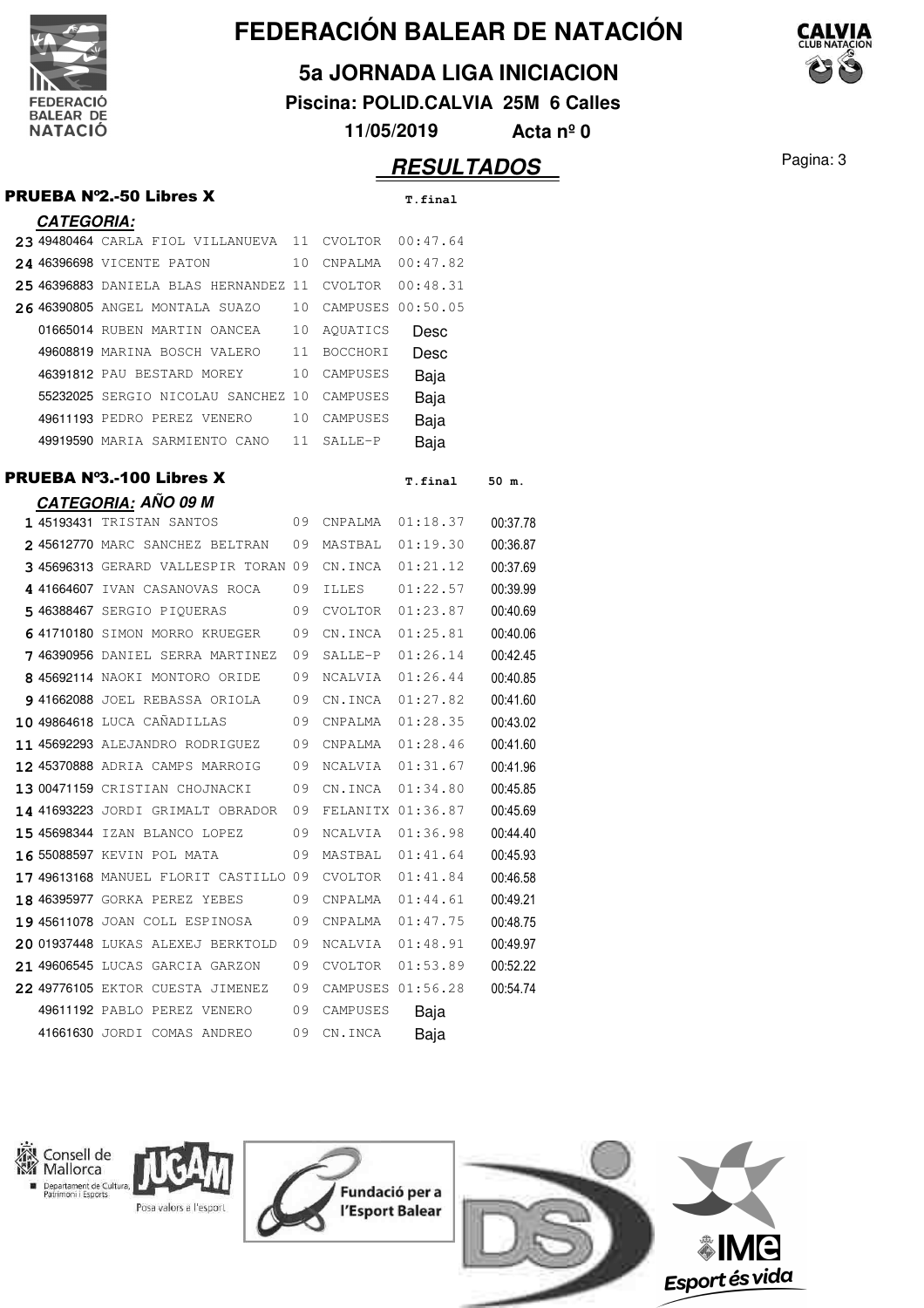

**5a JORNADA LIGA INICIACION**

**Piscina: POLID.CALVIA 25M 6 Calles**

**11/05/2019 Acta nº 0**

### **RESULTADOS** Pagina: 4

|         |                                           |                |                   | - - -    | .        |
|---------|-------------------------------------------|----------------|-------------------|----------|----------|
|         | <b>PRUEBA N°3.-100 Libres X</b>           |                |                   | T.final  | 50 m.    |
|         | <b>CATEGORIA: AÑO 09 M</b>                |                |                   |          |          |
|         | 49480824 ALEJANDRO ARBOS GOMEZ 09 CVOLTOR |                |                   | Baja     |          |
|         | <b>CATEGORIA: AÑO 10 F</b>                |                |                   |          |          |
|         | 1 46393247 OLIMPIA BESALDUCH              | 10             | CNPALMA           | 01:25.93 | 00:39.58 |
|         | 2 46397615 MARIA ANGELA BARCELO           | 10             | $SALLE-P$         | 01:29.65 | 00:42.21 |
|         | 3 49610392 ISABEL BERGAS COMAS            | 10             | SALLE-P           | 01:30.12 | 00:41.43 |
|         | 4 54623315 MARTINA GARCIA PROHENS 10      |                | CNPALMA           | 01:33.87 | 00:45.40 |
|         | 5 49610886 AZAHARA LLOMPART               | 10             | CNPALMA           | 01:36.65 | 00:44.36 |
|         | 6 02117380 EMILY CZAJA                    | 10             | FELANITX 01:38.81 |          | 00:47.75 |
|         | 7 46394224 IRENE TOMAS TOMAS              | 10             | CAMPUSES 01:40.65 |          | 00:48.18 |
|         | 8 49608892 AINHOA CAMPUZANO RAMOS 10      |                | SALLE-P           | 01:40.85 | 00:47.21 |
|         | 9 49771294 LAURA GIMENEZ GOMEZ            | 10             | CNPALMA           | 01:41.63 | 00:48.53 |
|         | 10 49481146 AINA BAUZA LLANA              | 10             | FELANITX 01:45.57 |          | 00:52.10 |
|         | 11 03764793 LIUDMILA LABUTINA             | 10             | FELANITX 01:46.88 |          | 00:50.92 |
|         | 12 49868806 CECILIA NOCERAS               | 10             | CN.INCA           | 01:47.93 | 00:52.68 |
|         | 13 46392562 CARLA DURAN FERRER            | 10             | AOUATICS 01:48.24 |          | 00:51.46 |
|         | 14 49605104 MARTINA LOPEZ BAUZA           | 10             | CVOLTOR 01:48.59  |          | 00:49.71 |
|         | 15 49921504 MARINA COLL ROMAN             | 10             | CN.INCA           | 01:51.77 | 00:53.60 |
|         | 16 02117359 JOHANNA CAZJA                 | 10             | FELANITX 01:54.88 |          | 00:53.54 |
|         | 17 49605192 CRISTINA SASTRE ROMAN         | 10             | CVOLTOR 01:57.78  |          | 00:53.99 |
|         | 18 49605845 PAULA SILLERO                 | 10             | CVOLTOR 01:59.00  |          | 00:52.76 |
|         | 19 49607849 RUT MOLINA MOLL               | 10             | CNPALMA 02:00.16  |          | 00:57.41 |
|         | 20 01801769 GEMMA LOVRINCEVICH            | 10             | CVOLTOR           | 02:03.94 | 01:00.86 |
|         | 21 46391366 GLORIA VICENTE CRESPI         | 10             | AQUATICS 02:08.43 |          | 00:59.71 |
|         | 41660749 GRACIA HEVIA PANDO               | 10             | FELANITX          | Desc     |          |
|         | PRUEBA Nº4.-4x25 Mariposa X               |                |                   | T.final  |          |
|         | <b>CATEGORIA: INICIACION</b>              |                |                   |          |          |
| 1 00848 | SALLE-P INICIACION                        | $\overline{0}$ | SALLE-P           | 01:29.62 |          |
|         | 49605621 PERE MAJORAL DRIOUICH            |                | 2010              |          |          |
|         | 49866865 ANDREA SANCHEZ                   |                | 2011              |          |          |
|         | 32737364 IAN SUAREZ OUIZA                 |                | 2010              |          |          |
|         | 41662624 PAULA ENRIOUE ALORDA             |                | 2011              |          |          |
| 2 00056 | CNPALMA INICIACION                        | $\circ$        | CNPALMA           | 01:39.24 |          |
|         | 46389514 ANTONIO VERGER                   |                | 2010              |          |          |



49925442 PHILIP VILI GRIGOROV 41662210 ARIADNA ROSSELLO 54622923 VIVIANA BLAS STÜDE

> Fundació per a Posa valors a l'esport l'Esport Balear